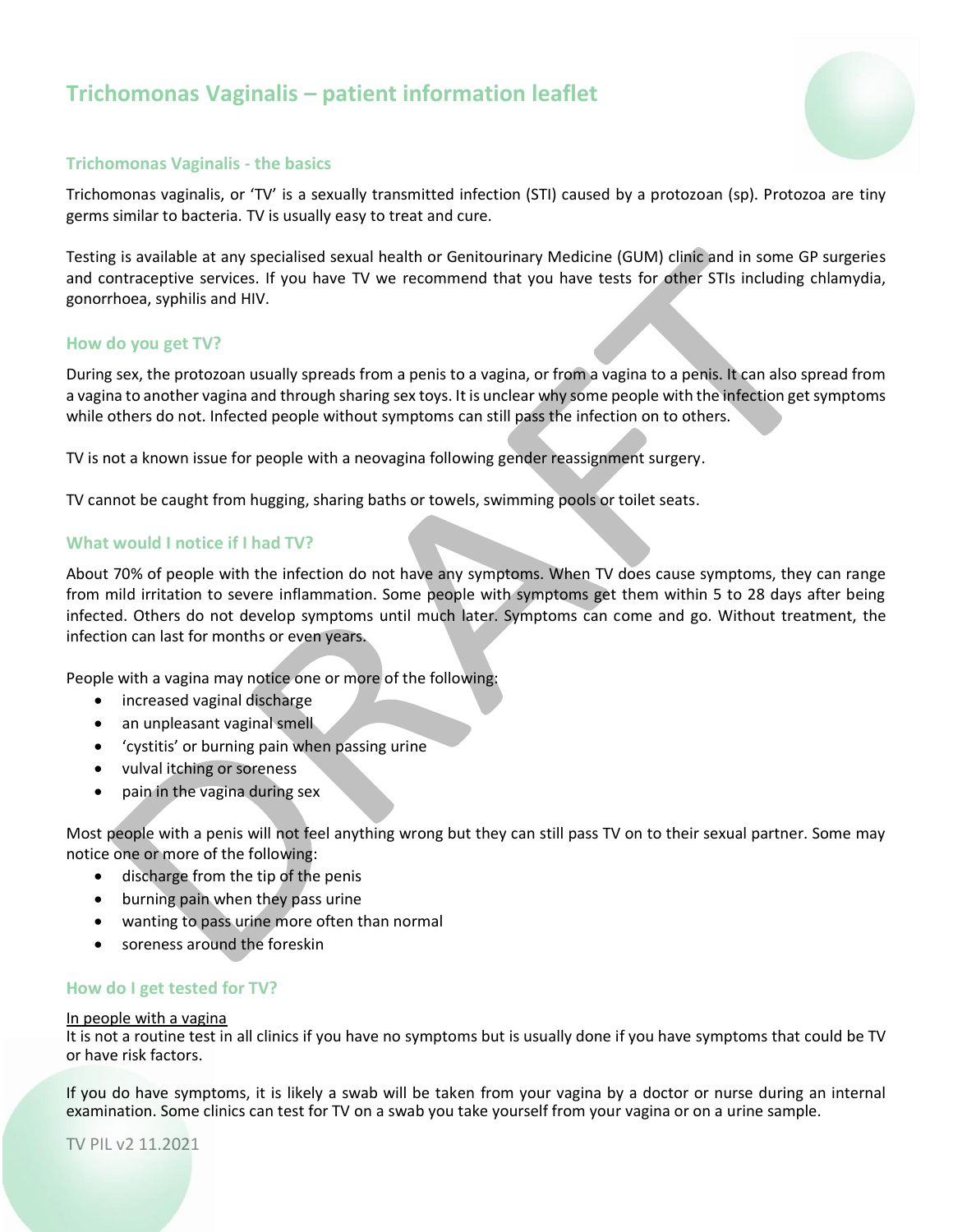## In people with a penis:

In most clinics it is not routine for men to be tested for TV. Men usually have a TV test because their sexual partner has tested positive. A swab is taken from the tip of the penis. Some clinics can test for TV on a urine sample. If this test is planned you should not have passed urine for an hour. Some of the tests for TV do not work very well in people with a penis and this explains why some people with a penis with TV infection will test negative.

Some TV test results may be available during your first visit to clinic (by looking at the samples under a microscope). You will be informed about how you will receive your final results before leaving the clinic.

## **How is TV treated?**

- TV can be treated with antibiotics (metronidazole). These pills are taken by mouth. Occasionally a second course is needed if your symptoms don't go away.
- If you still have symptoms after treatment, go back to see your doctor.
- All treatments from sexual health clinics are free and are given to you in the clinic.

#### **Important information about your treatment**

- The antibiotics are highly effective if taken correctly.
- The antibiotics don't interfere with your contraception.
- You will be advised not to drink any alcohol while taking your antibiotics and for at least 48 hours after finishing treatment. This is because alcohol may cause the antibiotics to give you a severe headache and feeling of sickness. The antibiotics would still work if you get this reaction.
- If you are pregnant, the benefit of treating TV with metronidazole outweighs any risk to the baby so long as high doses are avoided.
- If you are breastfeeding, you can continue with breastfeeding whilst taking Metronidazole as long as high doses are avoided. Metronidazole enters the breast milk and may affect the taste of the milk.

#### **What about my partner?**

As TV is an STI it is important that your partner is tested for TV as well as other STIs. The TV test used in most clinics is not good at finding TV in a people with a penis, even if they have the infection. This is the reason why your partner will almost certainly be offered antibiotics, even if their TV test is negative.

## **When can I have sex again?**

You should not have sex (even with a condom) until one week after both you and your partner have finished your treatment and any follow-up visit to the clinic.

# **What happens if my TV is left untreated?**

- Your symptoms may not go away.
- You can re-infect your partner or pass TV to your partner.
- In rare cases, TV may infect the prostate gland causing prostatitis (inflammation or swelling of the prostate) and symptoms such as pain in the genital region, pain on ejaculation and problems in passing urine.

#### **Can I get TV again?**

Yes, you can. You can get it from an untreated sex partner or from a new sex partner. To prevent this make sure your partner(s) has been treated before having sex with them again.

TV PIL v2 11.2021